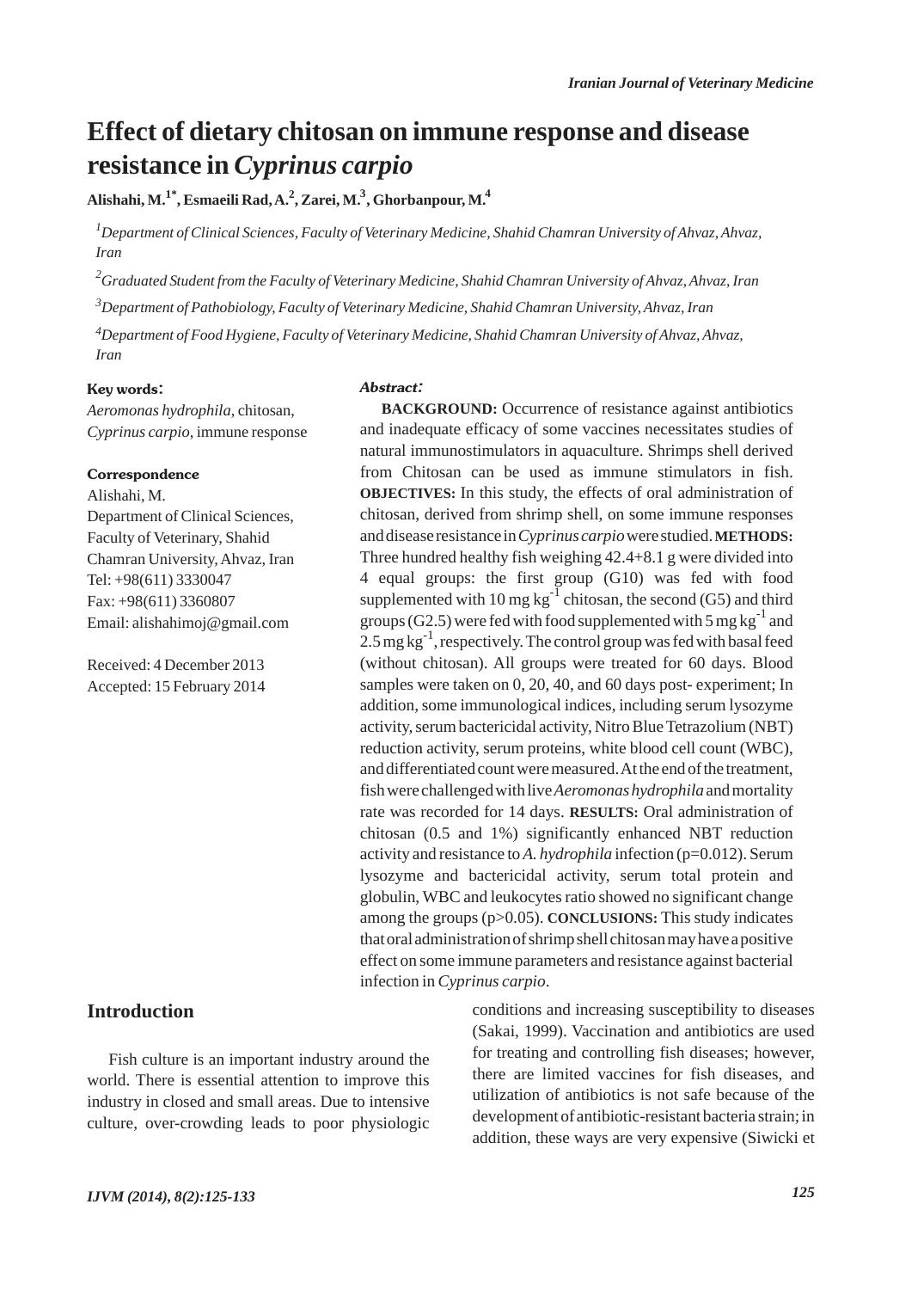al., 1994; Sakai, 1999; Salisbury et al., 2002). Reducing mortality due to opportunistic pathogens, preventing viral diseases, enhancing efficacy of antimicrobial agents, and vaccines as well as increasing resistance to parasites are benefits of using immunestimulants (Bricknell and Dalmo, 2005). Enhancing aquatic organism immune status by dietary administration of immune-stimulants is an acceptable practice (Sakai, 1999). Different immune-stimulants have been reported to enhance natural (innate) immunity in fish. These materials include: killed bacteria and bacterial products (Nayak et al., 2007; Aly et al., 2008; Geng et al., 2011), herbal extracts (Dugenci et al., 2003; Selvaraj et al., 2006; Alishahi et al., 2010), some vitamins (Nayak et al., 2007; Cerezuela et al., 2009), Levamisole (Findlay and Munday, 2000; Gopalakannan and Arul, 2006), nucleotides (Low et al., 2003), hormones (Yada et al., 2002), and some biopolymers such as Chitin (Esteban et al., 2000; Cuesta et al., 2003). Recently optimized usage of food industries wastes or by-products as food additives have been increased to better conservation of environment (Esteban et al., 2000). One of these by-products is chitosan.

Chitosan is an amino-oligosaccharide (a linear homo-polymer of ß-(1-4)-2-amino-deoxy-D-glucose) and is obtained with alkaline de-acetylation from Chitin (poly (ß -(1-4)-N-acetyl-D-glucose-amine), obtained from crustaceans exoskeleton, insects cuticle and cell wall of some microbes. Chitosan has biological activities such as immune-modulatory, adjuvant, anti-microbial, wound healing, analgesic, anti-oxidant, anti-tumor, etc. (Seferian and Martinez, 2001; No et al., 2002; Okamoto et al., 2002; Qin et al., 2002; Dutta et al., 2004; Boonyo et al., 2007; Harikrishnan et al., 2012; Ramesh and Maridass, 2010); meanwhile, chitosan has industrial activities such as stimulation of plant growth, preservative, thickener, and stabilizer for sauces and coating of fruit in food technology, seed coating, frost protection in agriculture technology and clarifying water, removal of metal ions and ecological polymers and reducing odor in water treatment (Muzzarelli et al., 1989; Ohta et al., 1999; Rinaudo, 2006). Nowadays, Chitosan is examined to enhance immune status and bacterial and viral diseases protection in aquaculture (Dautremepuits et al., 2004; Gopalakannan and Arul, 2006; Lin et al., 2011; Geng et al., 2011). Seferian and Martinez, (2001) reported immunostimulating and adjuvant effects of Chitosan in intraperitoneal route i. Meanwhile, Anderson and Siwicki (1994) showed immunostimulating effects of chitosan in injection or in immersion routs in rainbow trout.

Common carp cultivates as an important worldwide warm-water fish in earthen pond of cyprinid polyculture system in Iran. Annual production of this species is around 20000 tones. Annual production of farmed shrimp in Iran is about 10000 tons, and around 40 percent of this production is by-products like shell which is left in the environment as waste materials. Therefore, these large amounts of shrimp shell, which nowadays contaminate the environment, can be changed to chitosan and used as a food supplementary material in common carp. Therefore, in this study the effect of oral administration of different levels of chitosan, obtained from farmed shrimp shell, on immune responses of common carp were investigated. To the best of our knowledge, it is the first study which evaluates the effect of chitosan derived from Peneous vanameii as an immunostimulant in common carp.

## **Materials and Methods**

**Fish and experimental design:** Three hundred healthy common carp, *Cyprinus carpio*, weighing 42.4+8.1 g, were obtained from a fish farm in Ahvaz, Khouzestan province, Iran. They were kept in a 300 l. tank for acclimation for two weeks. Water quality factors were recorded during the experiment: temperature, 25±1ºC; Dissolved oxygen, 8-10 ppm; pH,  $7.8 \pm 0.2$ ; NO2 < 0.01 ppm and NH3 < 0.1 ppm. Water exchange rate was 20% of water volume daily.

Fish were divided into 4 groups in triplicates; groups 1 to 4 were fed with basal diet without chitosan supplementation (as control group), 2.5, 5 and 10 g  $kg^{-1}$ chitosan, respectively. Five fish were randomly collected from each group on days  $0$ ,  $20^{th}$ ,  $40^{th}$ , and 60th of the experiment and anesthetized with 100 ppm MS-222 in de-chlorinated water. Blood samples were taken from caudal vein with a 2cc sterile syringe. Heparinized blood was used for hematological assays. Sera were separated from blood sample via centrifugation, for immunological assays. The sera were stored at -20 °C until they were used.

Diet preparation: Commercial common carp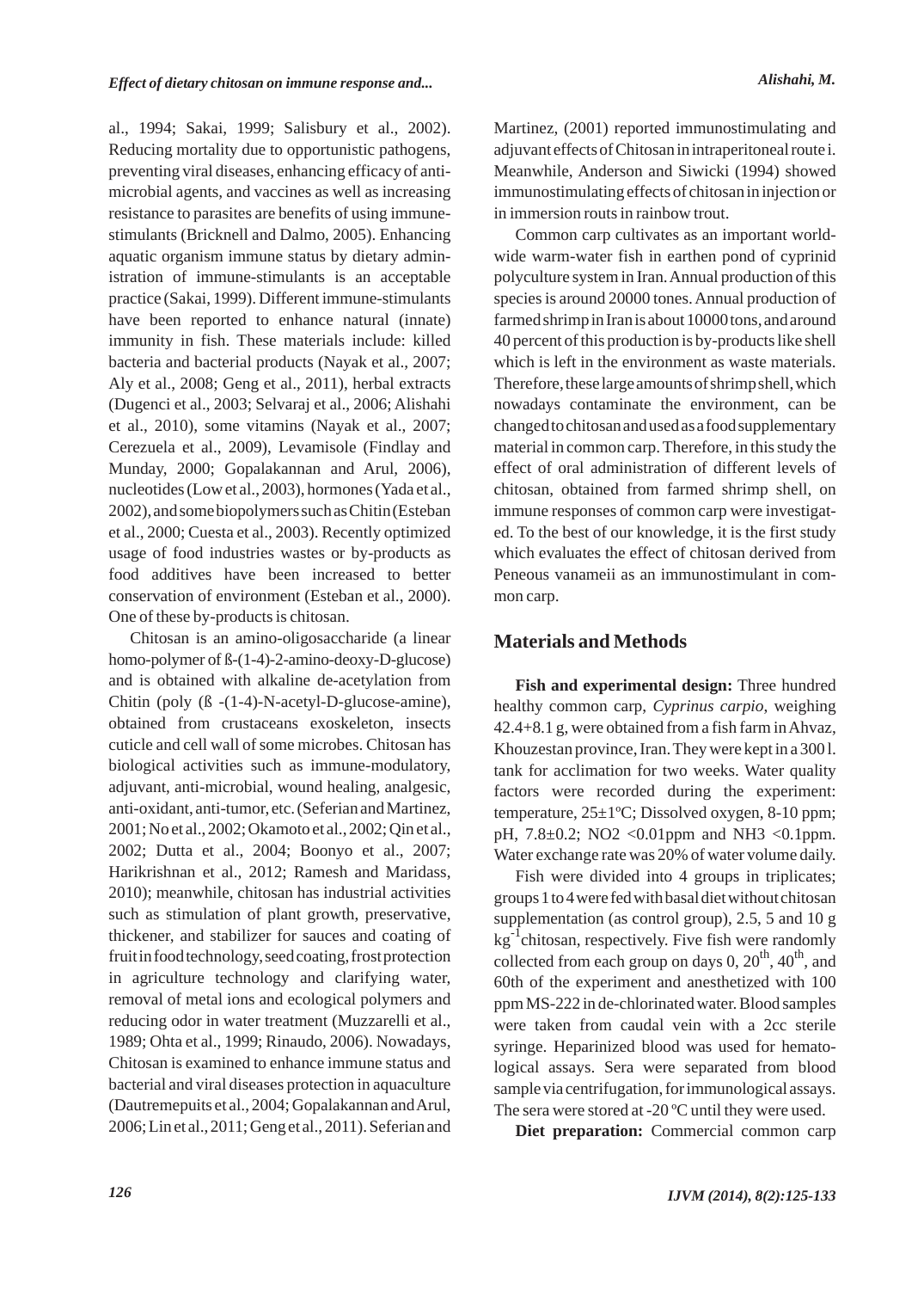food (Beyza feed mill, Shiraz, Iran) was used. Chitosan was grinded by a grinder machine, then was suspended in distilled water, and finally added to diet and mixed completely according to mentioned dosages. After air-drying, the feed were stored at 4 ºC until used (Webster et al., 1997).

**Extraction of chitin from shrimp shell:** The shrimp shells were washed under running tap water to remove soluble organics, adherent proteins, and other impurities. The shells were then dried at room temperature and grounded. For demineralization of the shells, cold 0.25 M HCl (300 mL) was added to 50.0 g dried and grounded shrimp shells. This extraction was allowed to proceed for 15 min at 4ºC. The suspension was then filtered and additional 300 ml of cold 0.25 M HCl was added to the pellet. After 30 min of cold extraction, the suspension was filtered again. The pellet was washed to neutrality with tap water, rinsed with distilled water, and then oven-dried at 70ºC overnight. Deproteinization of the chitin was carried out using  $1.0 M NaOH (15 mL/g)$  at 70<sup>o</sup>C for 20 h. Then, the extract was cooled to room temperature, filtered, and washed with tap water until neutrality was achieved. The pellet was finally washed with ethanol (96%) and dried at 70ºC.

**Preparation of chitosan:** The conversion of chitin to chitosan involved deacetylation using strong alkaline treatment. The chitin (1 g) was put into 15-20 ml 50% NaOH at 70°C for 20 h. Then, the extract was cooled, filtered, and washed with tap water until neutrality. The pellet was finally washed with ethanol  $(96\%)$  and dried at 70 °C.

**Obtaind:** Obtained chitosan characterization: Molecular weight: 580±12 KD, deacetylation rate: % 83.5±%2.7, colure and solubility, white powder soluble in water and PBS (pH=5)

**Immunological parameters (Serum lysozyme activity):** Serum lysozyme activity was measured following Ellis (1990) and Nayak et al. (2008). Based on turbidometric method, lyophilized and its activity were measured. The lyophilized *Micrococcus lysodeikticus*(Sigma, USA) at a concentration of 0.2  $mgmL^{-1}$  (in 0.02 M sodium citrate buffer) were added to sera ratio of 1:10 v/v in the same buffer. Immediately after adding *M. lysodeikticus*, the first OD was read at 450 nm. The second OD was read 60 minutes later. Lysozyme activity was expressed as units  $mL^{-1}$  where one unit is defined as the decrease in absorbance of  $0.001$  min<sup>-1</sup>.

**Serum bactericidal activity:** Serum bactericidal activity was measured according to Kajita et al. 1990 with slight modification. Sera samples from each subgroup were diluted three times with 0.1% gelatinveronal buffer (GVBC2) (pH 7.5, containing 0.5 mM  $mL^{-1}$  Mg2C and 0.15 mM mL<sup>-1</sup> Ca2C). The bacteria *Yersinia ruckerii*(live, washed cells used earlier) was suspended in the same buffer to make a concentration of  $1\times10^5$  cfu mL<sup>-1</sup>. The diluted sera and bacteria were mixed at 1:1, incubated for 90 min at  $25^{\circ}$ C, and shaken. One control group containing bacterial suspension in same buffer was also incubated for 90 min at  $25^{\circ}$ C. The numbers of viable bacteria was then calculated by counting the colonies from the resultant incubated mixture on TSA plates in duplicate (two plates per sample) after 24 h incubation. The bactericidal activity of test serum was expressed as percentage of colony forming units in test group to that in control group.

**Nitroblue-tetrazolium (NBT) reduction:**Apart of each blood sample was utilized for determining respiratory burst activity that was evaluated by the reduction of nitroblue-tetrazolium (NBT), following Anderson and Siwicki et al. (1994). 1 mL of heparinized blood from fish of each group was mixed with 100 ml of 0.2% NBT (Sigma, USA) solution for 30 min at 25ºC after incubation; 50 ml from the mixture above was added with 1 mL of N-diethyl methyl formamide (Qualigens, India) and then centrifuged at  $3000 \times g$  for 5 min. The optical density of the supernatant was measured at 620 nm.

**Total serum protein, Albumin and globulin:** Total protein of each sample was analyzed following Lowry et al.'s (1951) method. Albumin content was measured using a standard albumin estimation kit (Zistchem Diagnostics, Iran) and the globulin content was estimated by subtracting albumin from total protein.

**White blood cell count (WBC), Differential cell count:**Leucocyte total count was made in a Neubauer counting chamber. Blood smears were stained with Giemsa, then 100 leucocytes were counted under the microscope (1000X) and the percentage of different types of leucocytes was calculated following Schaperclaus et al. (1991).

**Challenge with bacterium:** Virulent strain of *A. hydrophila* (isolated from common carp mortality in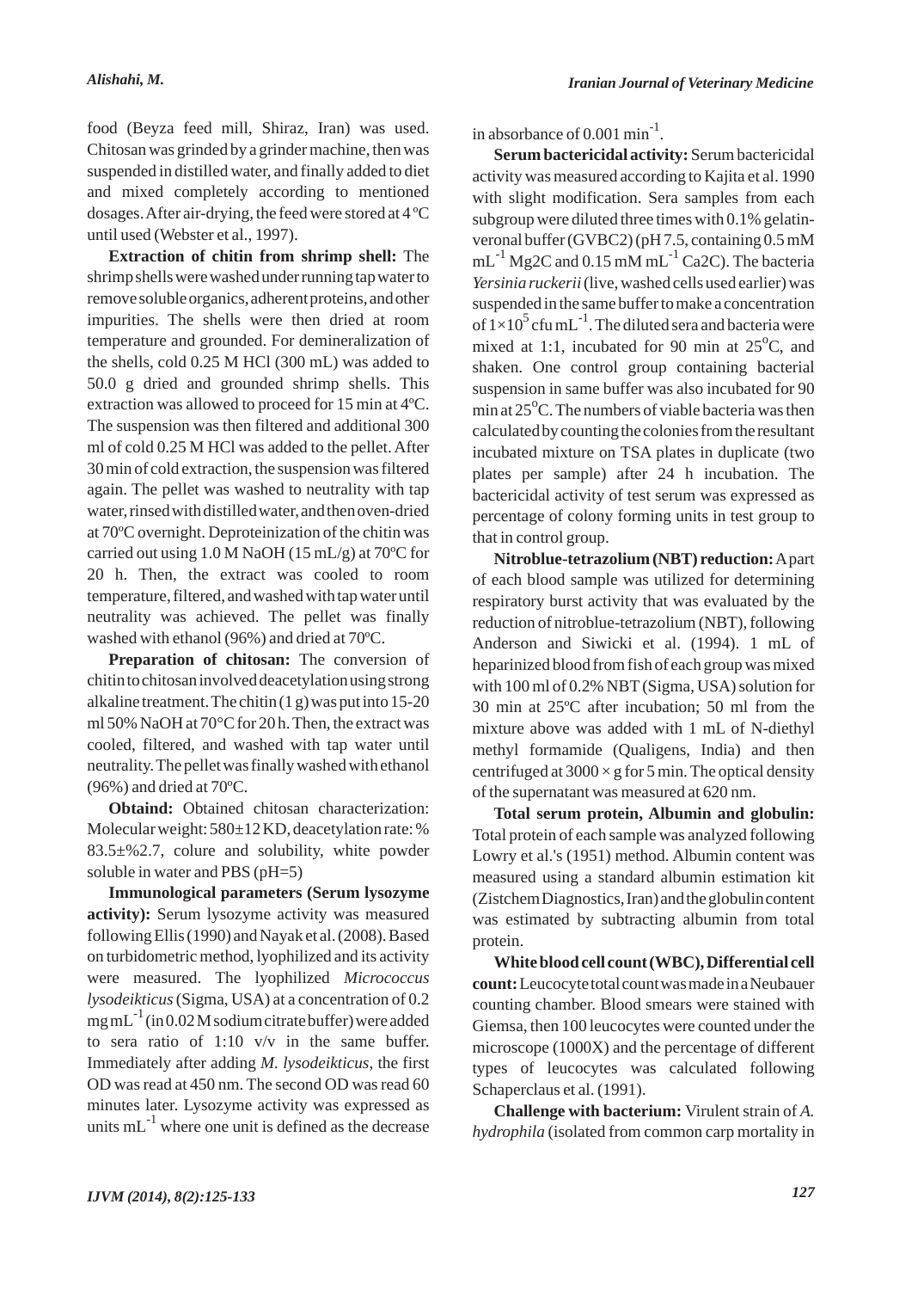Iran) was used for disease resistance assay. Thirty fish from each group were intraperitoneally injected with the bacterial suspension  $(2.1 \times 10^7 \text{ CFU})$  per fish  $=LD_{50}$ , and the mortality of challenged fish was recorded daily for 14 days. The cause of death was ascertained by re-isolating the infecting organism from kidney and liver of the dead fish. The cumulative daily mortality curve was drawn according to Misra et al.'s method (2006).

**Statistical analysis:** For statistical analysis of data SPSS software version 13 was used. Analysis of Variance (ANOVA) was used for comparison of means among the groups. Duncan complementary test was used for determining the significant differences among the groups. Ap-value of <0.05 was accepted as significant.

# **Results**

The serum lysozyme activity in all groups fed with different level of chitosan is shown in Figure 1. The results showed that lysozyme activity was not significantly affected by feeding chitosan supplemented food (p=0.087).

Serum bactericidal activity was not affected by oral administration of different levels of chitosan in common carp; however, slight improvement in bactericidal activity was seen in G1 and G2 (Figure 2).

As showed in Figure 3, although there was a significant enhancement of NBT reduction activity in G10 and G5 at days 20, 40 and 60 of experiment  $(p=0.035)$ , no significant change was induced in G2.5  $(p=0.52)$ .

Total serum protein, albumin, and globulin of treatments were shown in Table 1. Total protein and immunoglobulin in G10 increased in all sampling period, but not significantly (p=0.085).

The results suggested that WBC value and blood Leukocytes ratio showed no significant differences in chitosan treated groups (p>0.05) (Table 2).

Mortality percentage of common carp fed on different level of chitosan-supplemented diet and the control diet after challenging with *A. hydrophila* is presented in Figure 4. Mortality in G10 and G5 decreased significantly  $(p<0.05)$ . The mortality percentage was highest  $(76.7% \pm 6.7)$  in the control group and lowest  $(60\% \pm 4.78)$  in G5 Chitosan group.

# **Discussion**

Recently, chitin and chitosan have been used to increase the resistance of fish by enhancing the nonspecific defense mechanisms (Harikrishnan et al., 2012). In this study, some immune responses of common carp were stimulated following oral administration of chitosan. Although slight increase in lysozyme activity was seen in G10 and G5 in some sampling periods, the changes among treatments were not significant (p=0.087).

Lysozyme is an important element of innate immunity of fish. It is a lytic enzyme that destroys peptidoglycan layer of gram-positive bacteria and activates complement system and phagocytes (Ellis, 1990). Similar report by Cha et al. (2008) showed that 1% chitosan-coated diet did not enhance lysozyme activity compared to control in Paralichthys olivaceus. Lin et al. (2011) also reported that dietary 0.2% chitosan (produced by microbial fermentation of the crustaceans shell) in diet did not affect lysozyme activity in *Cyprinus carpio* koi. Geng et al. (2011) showed that supplementation of food with 0.3% commercial chitosan did not affect lysozyme activity in Rachycentron canadum. In spite of these reports, there are some work in which chitosan has the stimulating effect on serum lysozyme activity. Gopalakannan and Arul (2006) reported that using of 1% chitosan in common carp has increasing effect on lysozyme activity. Lin et al. (2012) also found that oral administration of oligo-chitosan has a positive effect on lysozyme activity especially when it used along with probiotic. These contradictory results can be referred to the types of chitosan origin, purification procedure and quality of obtained chitosan or differences in fish species.

Although the serum bactericidal activity was enhanced by oral administration of 5 and 10 mg kg-1 chitosan in food, this enhancement was not significant. Similarly, Maqsood et al. (2010) found that serum bactericidal activity in carp fed on diet supplemented with 2 and 5 percent chitosan increased, but 1% chitosan did not affect serum bactericidal activity. Also, supplementation of food of Viscum album extract (Family Loranthaceae) in common carp enhanced serum bactericidal activity in the study of Alishahi et al. (2012). Divyagnaneswari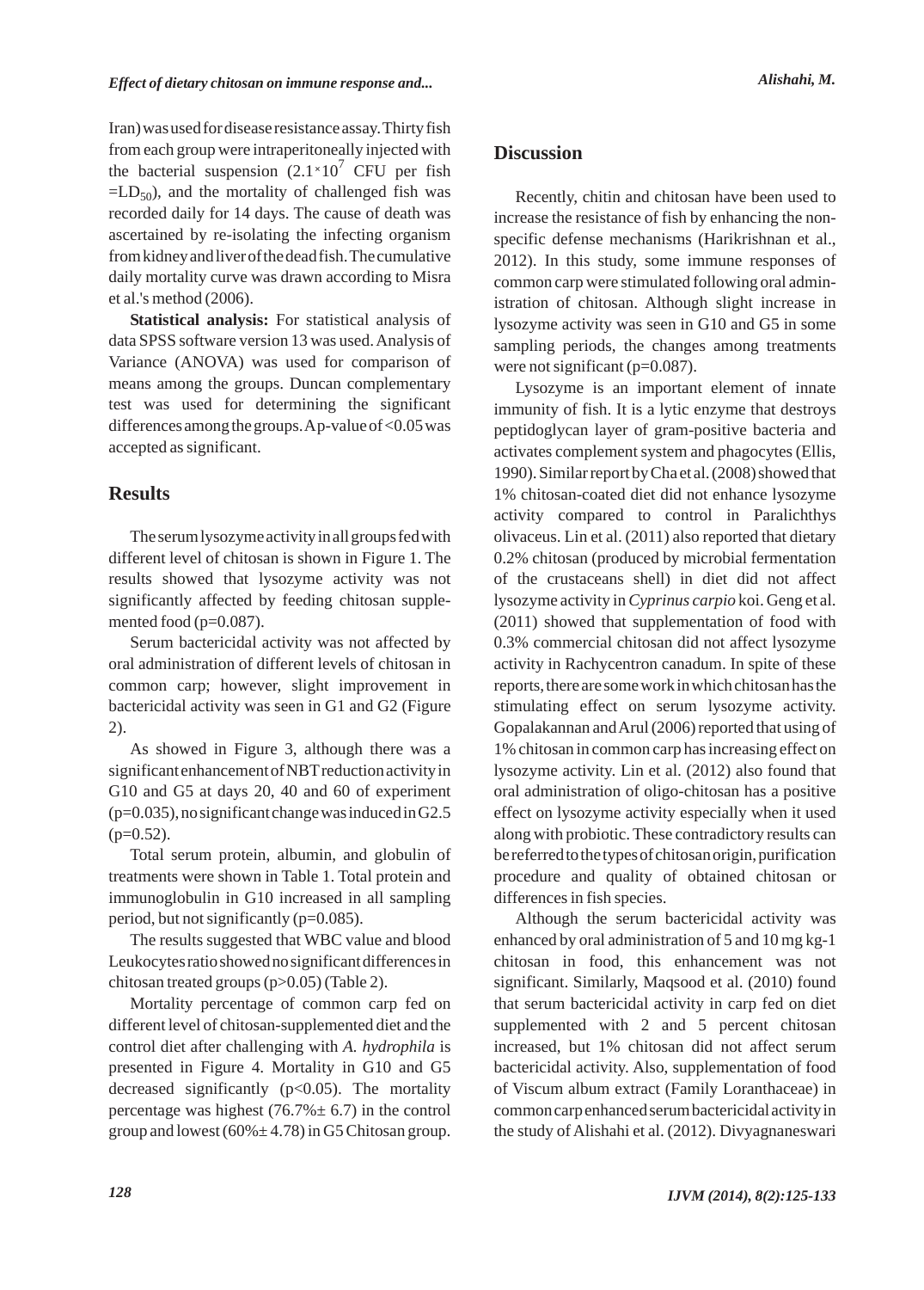

Figure1. The effects of dietary chitosan on serum lysozyme activity (units  $mL^{-1}$ ) of common carp in each sampling period. Data showed as Mean $\pm$ SD, n= 15. G10: carp fed with  $10g/kg$ chitosan supplemented food, G5: carp fed with 5 g/kg chitosan supplemented food, G2.5: carp fed with 2.5 g/kg chitosan supplemented feed, C: carp fed with non-supplemented food (Mean $\pm$ SD, n= 15). Significant differences (p<0.05) are marked by different letters.



Figure 3. The effects of chitosan enriched diet on NBT activity in common carp in each sampling period. G10: carp fed with 10g/kg hitosan supplemented food, G5: carp fed with 5 g/kg chitosan supplemented food, G2.5: carp fed with 2.5 g/kg chitosan supplemented feed, C: carp fed with non-supplemented food  $(Mean \pm SD, n=15)$ .

et al. (2007) in tilapia and Katija et al. (1990) in rainbow trout reported increase of serum bactericidal activity after administration of biological immunostimulants. The increased serum bactericidal activity in chitosan treated groups indicates that various humoral factors are involved in innate and/or adaptive immunities which are elevated in the serum to protect the fish effectively from infection (Das et al. 2009). Thus, chitosan proved to be as an effective immunostimulant in preventing the establishment of



Figure 2. The effects of dietary chitosan on serum bactericidal ativity (as percentage of control group) of common carp in each sampling period. Data showed as Mean±SD, n=15. G10: carp fed with 10g/kg chitosan supplemented food, G5: carp fed with 5 g/kg chitosan supplemented food, G2.5: carp fed with 2.5 g/kg chitosan supplemented feed, C: carp fed with non-supplemented food (Mean $\pm$ SD, n= 15). Significant differences (p<0.05) are marked by different letters.



Figure 4. Cumulative mortality of common carp challenged with *A. hydrophila* following oral administration of chitosansupplemented food. Data showed as Mean±SD, n= 15. G10: carp fed with 10g/kg hitosan supplemented food, G5: carp fed with 5 g/kg chitosan supplemented food, G2.5: carp fed with 2.5 g/kg chitosan supplemented feed, C: carp fed with non-supplemented food (\*significant differences with control group, p< 0.05).  $-G 2.5 \rightarrow G 5 \rightarrow G 10 \rightarrow Control \times PBS$ 

bacterial infection in common carp.

The NBT activity as an indicator for respiratory burst activity in G10 and G5 groups enhanced significantly compared with the control groups  $(p=0.035)$ . The present result is similar to Siwicki et al. (1994), Lin et al. (2011), Lin et al. (2012), and Gopalakannan and Arul's (2006) reports. Geng et al. (2011) also reported that using of dietary 0.3% and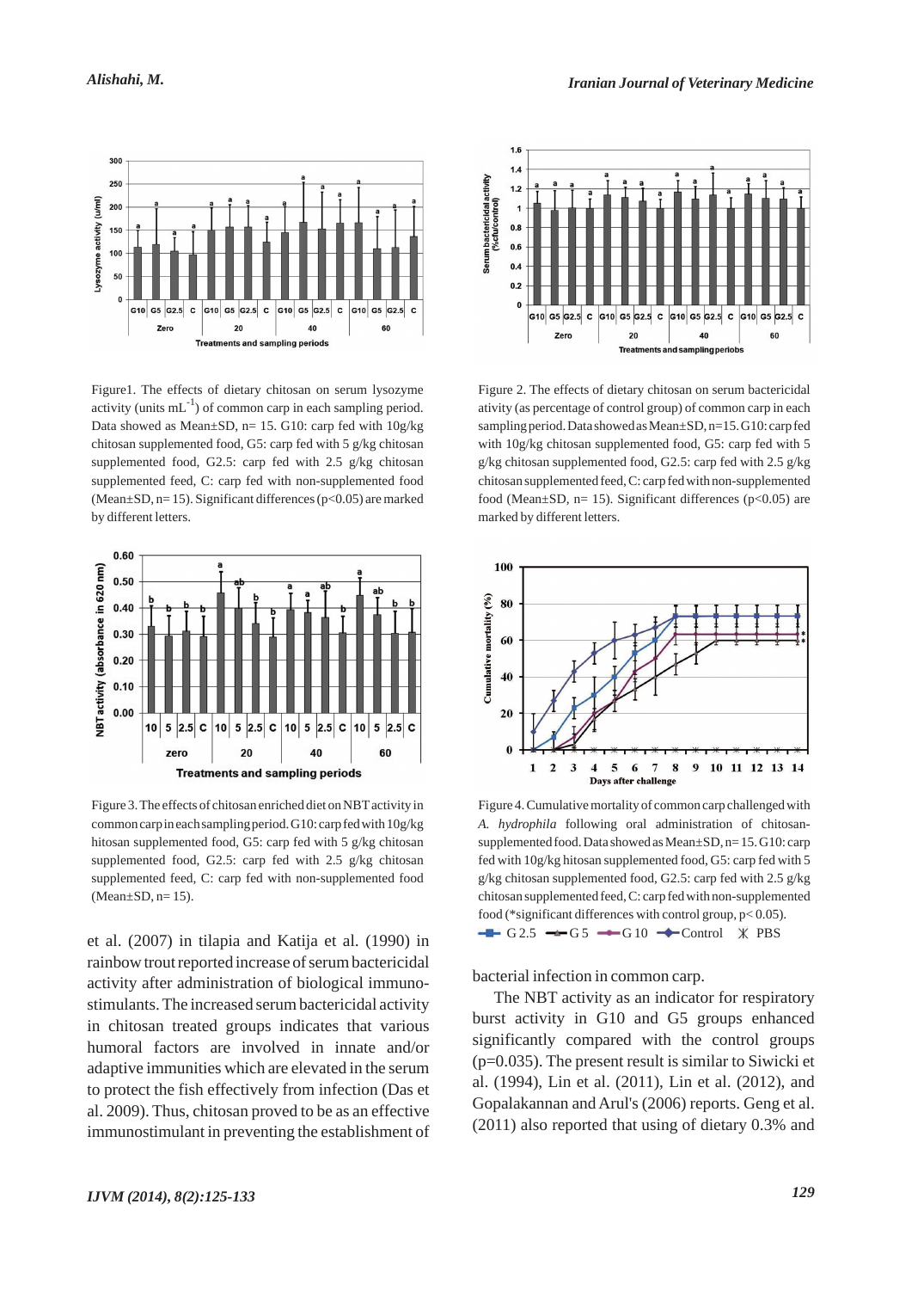# *Effect of dietary chitosan on immune response and... Alishahi, M.*

Table 1. The effect of different level of dietary chitosan of total protein, albumin, and immunoglobulin in common carp in each sampling period. Data showed as Mean±SD, n= 15. G10: carp fed with 10g/kg hitosan supplemented food, G5: carp fed with 5 g/kg chitosan supplemented food, G2.5: carp fed with 2.5 g/kg chitosan supplemented feed, C: carp fed with non-supplemented food. Significant differences ( $p<0.05$ ) are marked by different letters.

| Parameters     | <b>Treatments</b> | Day zero                     | days 20                      | days $40$                    | days 60                       |
|----------------|-------------------|------------------------------|------------------------------|------------------------------|-------------------------------|
| Total protein  | G10               | $2.75 \pm 0.32^{\text{a}}$   | $2.98 \pm 0.21$ <sup>a</sup> | $2.93 \pm 0.22$ <sup>a</sup> | $2.90\pm0.28$ <sup>a</sup>    |
|                | G <sub>5</sub>    | $2.75 \pm 0.32$ <sup>a</sup> | $2.86 \pm 0.36$ <sup>a</sup> | $2.72 \pm 0.48$ <sup>a</sup> | $2a.67 \pm 0.26$ <sup>a</sup> |
|                | G2.5              | $2.75 \pm 0.32$ <sup>a</sup> | $2.69 \pm 0.46$ <sup>a</sup> | $2.67 \pm 0.47$ <sup>a</sup> | $2a.68 \pm 0.29$ <sup>a</sup> |
|                | C                 | $2.75 \pm 0.32$ <sup>a</sup> | $2.70 \pm 0.21$ <sup>a</sup> | $2.64 \pm 0.52$ <sup>a</sup> | $2.70 \pm 0.24$ <sup>a</sup>  |
| Albumin        | G10               | $1.27 \pm 0.22$ <sup>a</sup> | $1.28 \pm 0.28$ <sup>a</sup> | $1.19 \pm 0.31$ <sup>a</sup> | $1.29 \pm 0.34$ <sup>a</sup>  |
|                | G <sub>5</sub>    | $1.27 \pm 0.22$ <sup>a</sup> | $1.27+0.16^{\text{a}}$       | $1.30 \pm 0.22$ <sup>a</sup> | $1.30 \pm 0.43$ <sup>a</sup>  |
|                | G2.5              | $1.27 \pm 0.22$ <sup>a</sup> | $1.20 \pm 0.20$ <sup>a</sup> | $1.27 \pm 0.29$ <sup>a</sup> | $1.30 \pm 0.24$ <sup>a</sup>  |
|                | C                 | $1.27 \pm 0.22$ <sup>a</sup> | $1.12 + 0.26$ <sup>a</sup>   | $1.22 \pm 0.33$ <sup>a</sup> | $1.28 \pm 0.38$ <sup>a</sup>  |
| Immunoglobulin | G10               | $1.45 \pm 0.20$ <sup>a</sup> | $1.71 \pm 0.22$ <sup>a</sup> | $1.68 \pm 0.38$ <sup>a</sup> | $1.62 \pm 0.36$ <sup>a</sup>  |
|                | G <sub>5</sub>    | $1.45 \pm 0.20$ <sup>a</sup> | $1.59 \pm 0.28$ <sup>a</sup> | $1.51 \pm 0.25$ <sup>a</sup> | $1.36 \pm 0.37$ <sup>a</sup>  |
|                | G2.5              | $1.45 \pm 0.20$ <sup>a</sup> | $1.50 \pm 0.36$ <sup>a</sup> | $1.41 \pm 0.29$ <sup>a</sup> | $1.36 \pm 0.35$ <sup>a</sup>  |
|                | C                 | $1.45 \pm 0.20$ <sup>a</sup> | $1.57 + 0.35$ <sup>a</sup>   | $1.42 + 0.29$ <sup>a</sup>   | $1.41 \pm 0.27$ <sup>a</sup>  |

Table 2. Leukocyte count and differential count in common carp fed with different level of chitosan. Data showed as Mean±SD, n= 15. G10: carp fed with 10g/kg hitosan supplemented food, G5: carp fed with 5 g/kg chitosan supplemented food, G2.5: carp fed with 2.5 g/kg chitosan supplemented feed, C: carp fed with non-supplemented food. Significant differences (p<0.05) are marked by different letters.

| Parameters  | Treatments     | Days zero                     | days 20                       | days 40                       | days 60                       |
|-------------|----------------|-------------------------------|-------------------------------|-------------------------------|-------------------------------|
| <b>WBC</b>  | G10            | $5.29 \pm 2.38$ <sup>a</sup>  | $4.73 \pm 2.19$               | $5.72 \pm 3.18$ <sup>a</sup>  | $4.34 \pm 1.20$ <sup>a</sup>  |
|             | G <sub>5</sub> | $5.19 \pm 2.08$ <sup>a</sup>  | $5.67 \pm 2.59$ <sup>a</sup>  | $5.77 \pm 2.59$ <sup>a</sup>  | $4.62 \pm 1.29$ <sup>a</sup>  |
|             | G2.5           | $5.21 \pm 1.89$ <sup>a</sup>  | $4.37 \pm 1.26$ <sup>a</sup>  | $6.02 \pm 3.50$ <sup>a</sup>  | $4.72 \pm 1.37$ <sup>a</sup>  |
|             | Control        | $5.12 \pm 1.81$ <sup>a</sup>  | $4.5 \pm 1.84$ <sup>a</sup>   | $5.92 \pm 3.65$ <sup>a</sup>  | $4.47 \pm 1.43$ <sup>a</sup>  |
| Lymphocyte  | G10            | $57.75 \pm 6.63$ <sup>a</sup> | $57.1 \pm 5.25$ <sup>a</sup>  | $62.83 \pm 6.61$ <sup>a</sup> | $60.8 \pm 6.17$ <sup>a</sup>  |
|             | G <sub>5</sub> | $56.55 \pm 6.12$ <sup>a</sup> | $59.8 \pm 7.90$ <sup>a</sup>  | $62.16{\pm}7.49$ <sup>a</sup> | $60.83 \pm 4.30$ <sup>a</sup> |
|             | G2.5           | $59.5 \pm 6.13$ <sup>a</sup>  | $58 \pm 10.93$ <sup>a</sup>   | $55.83 \pm 6.79$ <sup>a</sup> | $62.33 \pm 8.26$ <sup>a</sup> |
|             | Control        | $55.75 \pm 7.13$ <sup>a</sup> | $57.5 \pm 2.12$ <sup>a</sup>  | $54 \pm 5.2^{\mathrm{a}}$     | $58.5 \pm 6.36$ <sup>a</sup>  |
| Heterophile | G10            | $24.63 \pm 6.12^{a}$          | $27.3 \pm 4.68$ <sup>a</sup>  | $21.83 \pm 8.61$ <sup>a</sup> | $26.16 \pm 3.37$ <sup>a</sup> |
|             | G5             | $22.24 \pm 6.04$ <sup>a</sup> | $27.67 \pm 4.1$ <sup>a</sup>  | $21.83 \pm 3.76$ <sup>a</sup> | $25.83 \pm 4.57$ <sup>a</sup> |
|             | G2.5           | $24.1 \pm 5.2$ <sup>a</sup>   | $28.5 \pm 9.86$ <sup>a</sup>  | $22.5 \pm 2.73$ <sup>a</sup>  | $28 \pm 4.38$ <sup>a</sup>    |
|             | Control        | $25.22 \pm 5.77$ <sup>a</sup> | $26 \pm 6.5$ <sup>a</sup>     | $22.5 \pm 9.57$ <sup>a</sup>  | $28.2 \pm 5.65$ <sup>a</sup>  |
| Monocyte    | G10            | $14.66{\pm}4.64^{a}$          | $16.17 \pm 3.71$ <sup>a</sup> | $13.5 \pm 4.18$ <sup>a</sup>  | $13.4 \pm 4.66$ <sup>a</sup>  |
|             | G5             | $13.45 \pm 4.22^{\text{a}}$   | $11.50\pm4.96$ <sup>a</sup>   | $16.16{\pm}4.49$ <sup>a</sup> | $12.6 \pm 4.87$ <sup>a</sup>  |
|             | G2.5           | $14.23 \pm 4.11$ <sup>a</sup> | $12.57 \pm 6.60$ <sup>a</sup> | $19\pm7.21$ <sup>a</sup>      | $15\pm4.08$ <sup>a</sup>      |
|             | Control        | $15.06 \pm 3.9$ <sup>a</sup>  | $14.5 \pm 2.12$ <sup>a</sup>  | $16.66 \pm 2.88$ <sup>a</sup> | $13.5 \pm 2.12$ <sup>a</sup>  |
| Heterophile | G10            | $0.37 \pm 0.13$ <sup>a</sup>  | $0.44 \pm 0.13$ <sup>a</sup>  | $0.37 \pm 0.16$ <sup>a</sup>  | $0.44 \pm 0.13$ <sup>a</sup>  |
|             | G <sub>5</sub> | $0.47 \pm 0.45$ <sup>a</sup>  | $0.56 \pm 0.37$ <sup>a</sup>  | $0.55{\pm}0.27$ $^{\rm a}$    | $0.55 \pm 0.28$ <sup>a</sup>  |
|             | G2.5           | $0.39 \pm 0.13$ <sup>a</sup>  | $0.37 \pm 0.11$ <sup>a</sup>  | $0.47 \pm 0.16$ <sup>a</sup>  | $0.44 \pm 0.13$ <sup>a</sup>  |
|             | Control        | $0.37 \pm 0.17$ <sup>a</sup>  | $0.57 \pm 0.18$ <sup>a</sup>  | $0.41 \pm 0.12$ <sup>a</sup>  | $0.37 \pm 0.13$ <sup>a</sup>  |
| Monocyte    | G10            | $0.71 \pm 0.17$ <sup>a</sup>  | $0.61{\pm}0.18$ $^{\rm a}$    | $0.67 \pm 0.13$ <sup>a</sup>  | $0.63 \pm 0.11$ <sup>a</sup>  |
|             | G <sub>5</sub> | $0.67 \pm 0.19^a$             | $0.63 \pm 0.19$ <sup>a</sup>  | $0.63 \pm 0.15$ <sup>a</sup>  | $0.72 \pm 0.13$ <sup>a</sup>  |
|             | G2.5           | $0.73 \pm 0.18$ <sup>a</sup>  | $0.71 \pm 0.17$ <sup>a</sup>  | $0.67 \pm 0.16$ <sup>a</sup>  | $0.66 \pm 0.15$ <sup>a</sup>  |
|             | Control        | $0.63 \pm 0.23$ <sup>a</sup>  | $0.67 \pm 0.18$ <sup>a</sup>  | $0.67 \pm 0.15$ <sup>a</sup>  | $0.59 \pm 0.18$ <sup>a</sup>  |
|             |                |                               |                               |                               |                               |

0.6% chitosan enhanced the respiratory burst activity in Rachycentron canadum.

Total serum protein and globulin slightly increased in carp fed on diet supplemented with 5 and 10 mg kg-1 chitosan (p=0.085). Our result is similar to what Siwicki et al. (1994) reported. They observed no significant change in serum proteins following dietary administration of chitosan in rainbow trout. Besides Dugenci et al. (2003) also showed that 1%

Zingiber officinale supplemented diet as an immunostimulant plant in rainbow trout did not increase total plasma protein. On the other hand, Harikrishnan et al. (2012) reported enhancement of total serum protein and globulin following feeding the fish with 1% and 2% chitosan supplemented food in Epinephelus bruneus.

The effect of dietary chitosan on Leukocyte numbers and differential count showed that neither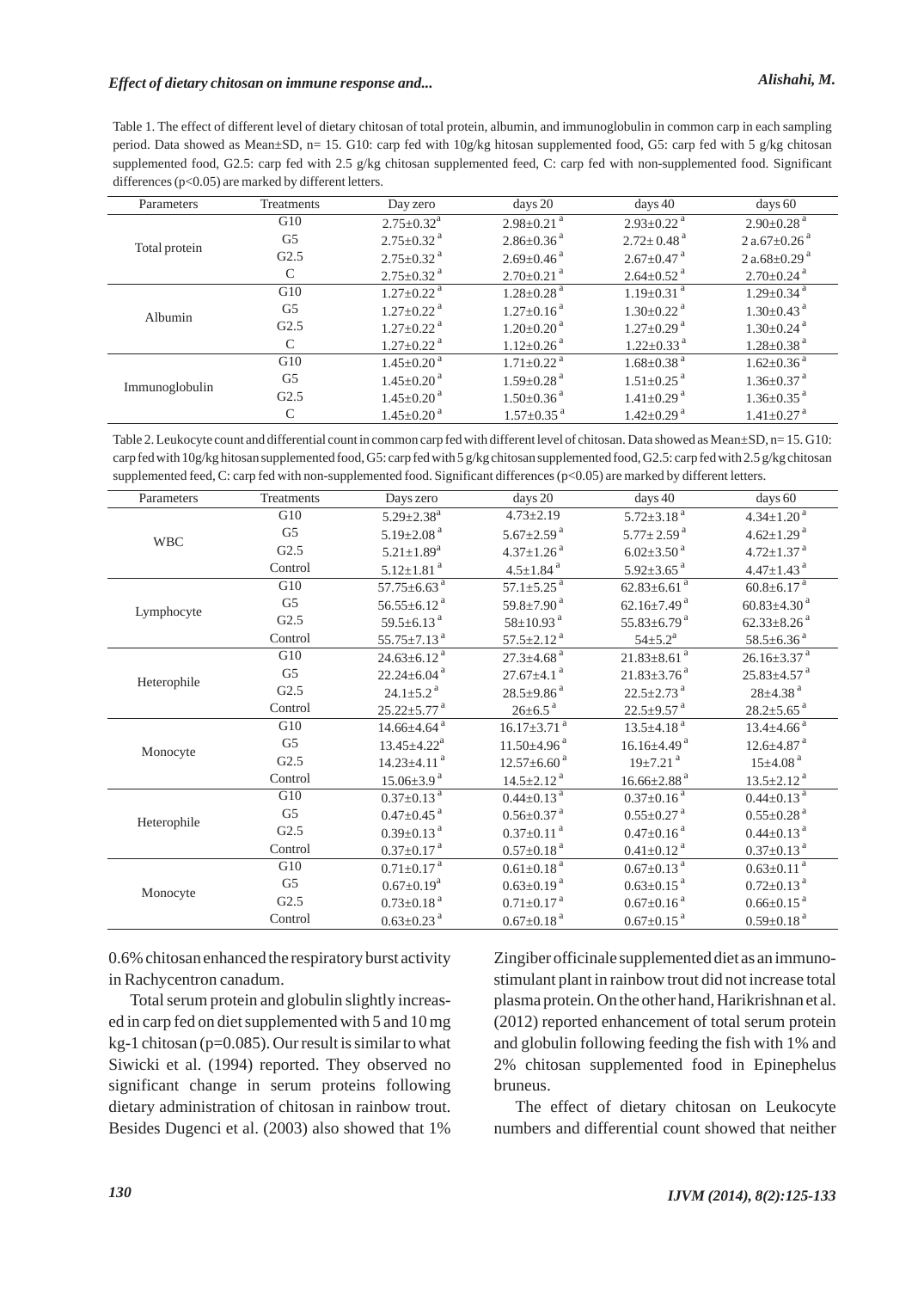leukocyte numbers nor leukocytes ratio affected significantly, in other work on chitosan similar results were reported: Gopalakannan and Arul (2006) reported that dietary 1% chitosan in common carp did not enhance Leucocyte numbers. Besides Chang et al. (2006) show total leucocyte numbers were unaffected by dietary 0.5%, 1% and 2% chitosan in Jappanese sea bass. Similarly, Supplementation of rainbow trout diet with chitosan had no effects on total leucocyte numbers (Siwicki et al., 1994). However, the present results contradict with the findings of other studies: Maqsood et al. (2010) reported that 1%, 2%, and 5% dietary chitosan in food can increase WBC in common carp. Lin et al. (2011) also showed that dietary 0.2% chitosan, produced by microbial fermentation of the crustaceans shell, in *Cyprinus carpio* koi had an enhancement effect on WBC count. Meshkini et al. (2012) reported that although 0.25% dietary chitosan enhanced significantly WBC and Leukocyte ratio, 0.50% and 1% chitosan did not enhance these parameters significantly. The contradictory results can be caused by different chitosan extraction procedure and fish species. It is possible that chitosan quality and origin cause these effective different results.

Mortality percentage of common carp fed on chitosan-supplemented diet  $(5 \text{ and } 10 \text{ mg kg}^{-1})$ significantly decreased in comparison with the control group  $(p<0.05)$ . This might be due to the enhancement of the non-specific immune system of the fish by chitosan. Maqsood et al. (2010) observed that supplemented diet with 1 and 2 percent chitosan cause decrease in mortality rate following bacterial challenge. Gopalakannan and Arul (2006) also reported that the RPS in the chitosan-supplemented group of common carp challenged with *Aeromonas hydrophila* was significantly higher than the control and chitin supplemented group. Rairakhwada et al. (2007) reported that the highest RPS (100%) was recorded in 0.5% levan fed and the lowest RPS was recorded in 1% levan fed fish. Alishahi et al. (2010) reported that enhancement of protection against *A. hydrophila* infection in common carp fed on 5% Aloe vera extract supplemented diets.

This study indicates that supplementation of food with 0.5 and 1% chitosan induced enhancement of some immune parameters and resistance against bacterial infection in *Cyprinus carpio*. Then, shrimp

shell derived chitosan can be used for increasing resistance against bacterial infection and immunostimulation in common carp.

### **Acknowledgments**

This work was financially supported by the research council of Shahid Chamran University, Ahvaz, Iran.

## **References**

- 1. Alishahi, M., Ranjbar, M.M., Ghorbanpour, M., Peyghan, R., Mesbah, M., Razi jalali, M. (2010) Effects of dietary *Aloe vera* on specific and nonspecific immunity of common carp (*Cyprinus carpio*). J Vet Res. 4: 85-91.
- Alishahi, M., Ghorbanpour, M., Peyghan, R. (2012) 2. Effects of *Viscum album* linnaeus and *Nigella sativa* linnaeus extracts on some immune responses of common carp *Cyprinus carpio* Linnaeus. Asian Fisher Sci. 25: 15-28
- Al Sagheer, F.A., Al-Sughayer, M.A., Muslim, S., 3. Elsabee, M.Z. (2009) Extraction and characterization of chitin and chitosan from marine sources in Arabian Gulf. Carbohydr Polym. 77: 410-419.
- Aly, S.M., Ahmed, Y.A.G., Ghareeb, A.A.A., 4. Mohamed, M.F. (2008) Studies on *Bacillus subtilis* and *Lactobacillus acidophilus*, as potential probiotics, on the immune response and resistance of *Tilapia nilotica* (*Oreochromis niloticus*) to challenge infections. Fish Shellfish Immunol. 25: 128-36.
- 5. Anderson, D.P., Siwicki, A.K. (1994) Duration of protection against Aeromonas salmonicida in brook trout immunostimulated with glucan or chitosan by injection or immersion. Progress Fish Culturist. 56: 258-61.
- 6. Benhabiles, M.S., Salah, R., Lounici, H., Drouiche, N., Goosen, M.F.A., Mameri, N. (2012) Antibacterial activity of chitin, chitosan and its oligomers prepared from shrimp shell waste. Food Hydrocoll. 29: 48-56.
- 7. Boonyo, W., Junginger, H.E., Waranuch, N., Polnok, A., Pitaksuteepong, T. (2007) Chitosan and trimethyl chitosan chloride (TMC) as adjuvants for inducing immune responses to ovalbumin in mice following nasal administration. J Control Release. 121: 168- 175.
- Bricknell, I., Dalmo, R.A. (2005) The use of im-8.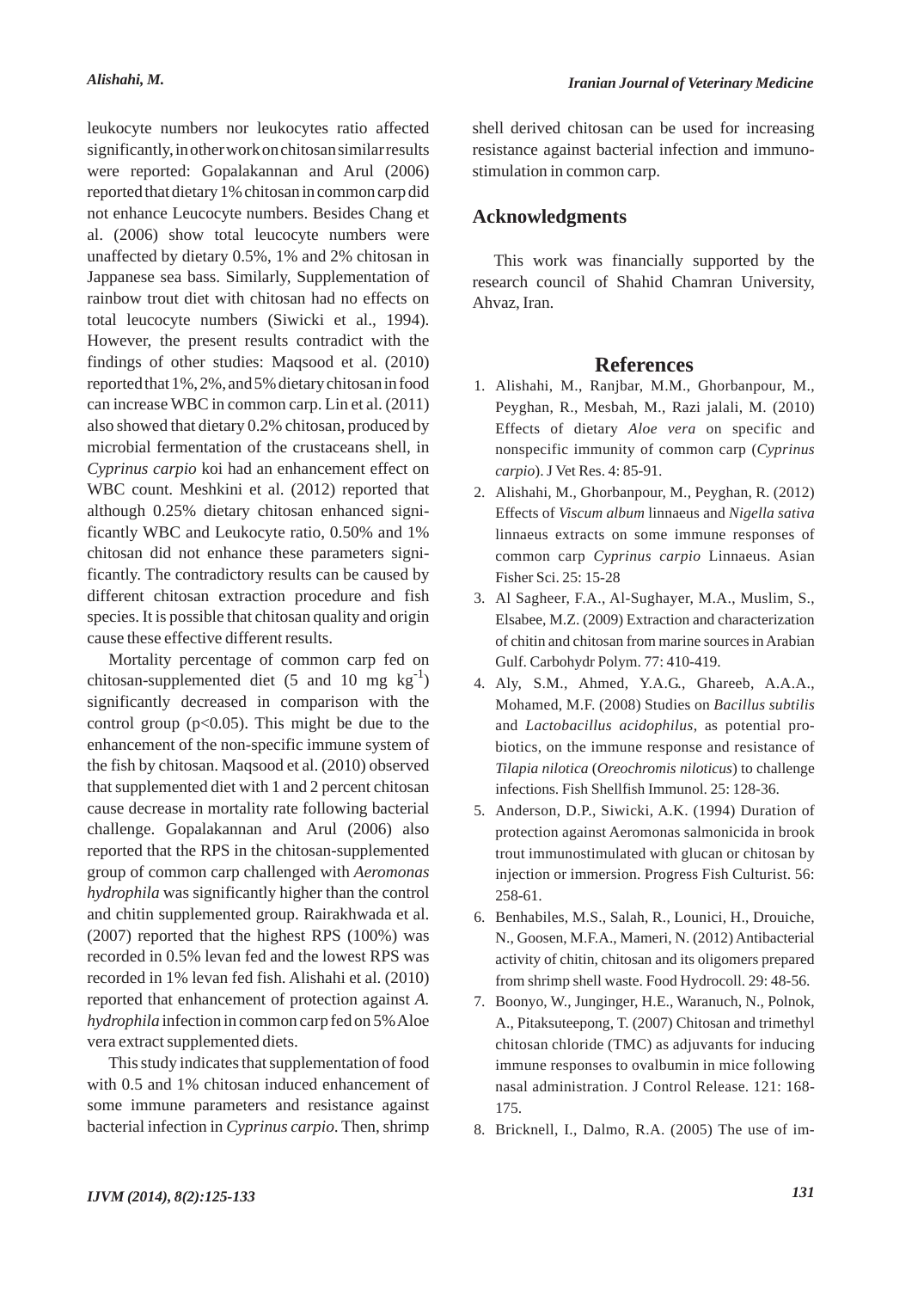munostimulants in fish larval aquaculture. Fish Shellfish Immunol. 19: 457- 472.

- 9. Cerezuela, R., Cuesta, A., Meseguer, J., Esteban, M.A. (2009) Effects of dietary vitamin D3 administration on innate immune parameters of sea bream (*Sparus aurata* L.). Fish Shellfish Immunol. 26: 243- 248.
- 10. Cha, S., Lee, J., Song, C., Lee, K., Jeon, Y. (2008) Effects of chitosan-coated diet on improving water quality and innate immunity in the olive flounder, Paralichthys olivaceus. Aquaculture. 278: 110-118.
- Chang, Q., Liang, M., Wang, J., Sun, J. (2006) 11. Influence of chitosan on the growth and non-specific immunity of Japanese sea bass (*Lateolabrax japonicus*). Mar Fish Res. 27: 17-22.
- Cuesta, A., Meseguer, J., Esteban, M.A. (2003) In 12. vitro efiect of chitin particles on the innate cellular immune system of gilthead sea bream (*Sparus aurata* L.). Fish Shellfish Immunol. 15: 1-11.
- 13. Das, B.K., Pradhan, J., Sahu, S. (2009) The effect of Euglena viridis on immune response of rohu, *Labeo rohita* (Ham.). Fish Shellfish Immunol. 26: 871-876.
- 14. Dautremepuits, C., Betoulle, S., Paris-Palacios, S., Vernet, G. (2004) Humoral immune factors modulated by copper and chitosan in healthy or parasitised carp (*Cyprinus carpio* L.) by Ptychobothrium sp. (Cestoda). Aquat Toxicol. 68: 325-338.
- 15. Divyagnaneswari, M.D., Christybapita, A., Dinakaran, R. (2007) Enhancement of nonspecific immunity and disease resistance in *Oreochromis mossambicus* by *Solanum trilobatum* leaf fractions. Fish shellfish immunol. 23: 249-259.
- 16. Dugenci, S.K., Arda, N., Candan, A. (2003) Some medicinal plants as immunostimulant for fish. J Ethnopharmacol. 88: 99-106.
- 17. Dutta, P.K., Dutta, J., Tripathi, V.S. (2004) Chitin and chitosan: Chemistry, properties and applications. J Sci Ind Res. 63: 20-31.
- Ellis, A.E. (1990) Lysozyme assay. In: Techniques in 18. Fish Immunology.Stolen, J.S., Fletcher, D.P., Anderson, B.S., Robertson, B.S. (eds.). SOS Publication, Fair Haven, USA. p. 101-103.
- Esteban, M.A., Mulero, V., Cuesta, A., Ortun, J., 19. Meseguer, J. (2000) Effects of injecting chitin particles on the innate immune response of gilthead sea bream (*Sparus aurata* L.). Fish Shellfish Immunol. 10: 543-554.
- 20. Findlay, V.L., Munday, B.L. (2000) The immuno-

modulatory effects of levamisole on thenonspecific immune system of Atlantic salmon, *Salmo salar* L. J Fish Dis. 23: 369-378.

- Geng, X., Dong, X., Tan, B., Yang, Q., Chi, S., Liu, 21. H., Liu, X. (2011) Effects of dietary chitosan and *Bacillus* subtilis on the growth performance nonspecific immunity and disease resistance of cobia, *Rachycentron canadum*. Fish Shellfish Immunol. 31: 400-406.
- Gopalakannan, A., Arul, V. (2006) Immunomo-22. dulatory effects of dietary intake of chitin, chitosan and levamisole on the immune system of *Cyprinus carpio* and control of *Aeromonas hydrophila* infection in ponds. Aquaculture. 255: 179-187.
- Harikrishnan, R., Kim, J., Balasundaram, C., Heo, M. 23. (2012) Immunomodulatory effects of chitin and chitosan enriched diets in *Epinephelus bruneus* against *Vibrio alginolyticus* infection. Aquaculture. 326-329: 46-52.
- 24. Katija, Y., Sakai, M., Atsuta, S., Kobayash, M. (1990) The immunonodulatory effects of levamisole on rainbowtrout. Fish Pathol. 25: 93-98.
- Lin, S., Mao, S., Guan, Y., Luo, L., Luo, L., Pan, Y. 25. (2012) Effects of dietary chitosan oligosaccharides and *Bacillus* coagulans on the growth, innate immunity and resistance of koi (*Cyprinus carpio* koi). Aquaculture. 342-343: 36-41.
- Lin, S., Pan, Y., Luo, L., Li, L. (2011) Effects of 26. dietary b-1, 3-glucan, chitosan or raffinose on the growth, innate immunity and resistance of koi (*Cyprinus carpio* koi). Fish Shellfish Immunol. 31: 788-794.
- Low, C., Wadsworth, S., Burrells, C., Secombes, C.J. 27. (2003) Expression of immune genes in turbot (*Scophthalmus maximus*) fed a nucleotide-supplemented diet. Aquaculture. 221: 23-40.
- Lowry, O.H., Rosebrough, N.J., Farr, A.L., Randall, 28. R.J. (1951) Protein measurement with the folin phenol reagent. J Biol Chem. 193: 265-275.
- Maqsood, S., Singh, P., Samoon, M.H., Balange, 29. A.K. (2010) Effect of dietary chitosan on nonspecific immune response and growth of *Cyprinus carpio* challenged with *Aeromonas hydrophila*. Int Aquat Res. 2: 77-85.
- 30. Meshkini, S., Tafy, A., Tukmechi, A., Farhang-Pajuh, F. (2012) Effects of chitosan on hematological parameters and stress resistance in rainbow trout (*Oncorhynchus mykiss*). Vet Res Forum. 3: 49- 54.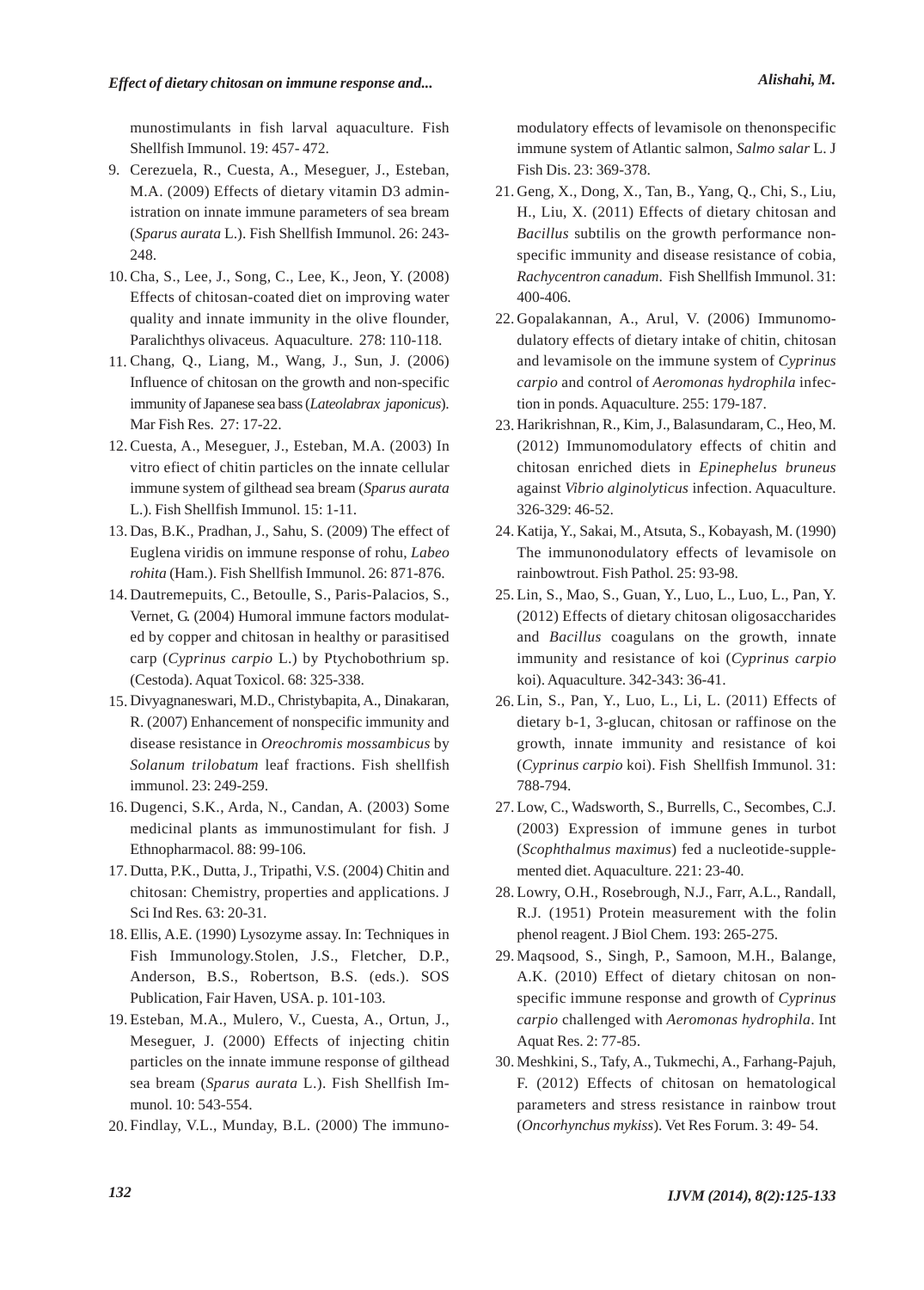- Misra, C.K., Das, B.K., Mukherjee, S.C., Meher, P.K. 31. (2006) The immunomodulatory effects of tuftsin on the non-specific immune system of Indian Major carp, *Labeo rohita*. Fish Shellfish Immunol. 20: 728- 738.
- Muzzarelli, R.A.A., Weckx, M., Filippini, O. (1989) 32. Removal of trace metal ions from industrial waters, nuclear effluents and drinking water, with the aid of cross-linked N- *Carboxymethyi Chitosan*. Carbohydr Polym. 11: 293-306.
- Nayak, S.K., Swain, P., Mukherjee, S.C. (2007) 33. Effect of dietary supplementation of probiotic and vitamin Con the immune response of Indian major carp, *Labeo rohita* (Ham.). Fish Shellfish Immunol. 23: 892- 896.
- Nayak, S.K., Swain, P., Nanda, P.K., Dash, S., 34. Shukla, S., Meher, P.K., Maiti, N.K. (2008) Effect of endotoxin on the immunity of Indian major carp, Labeo rohita. Fish Shellfish Immunol. 24: 394-399.
- No, H., Park, N.Y., Lee, S.H., Meyers, S.P. (2002) 35. Antibacterial activity of chitosan and chitosan oligomers with different molecular weights. Int J Food Microbiol. 74: 65-72.
- 36. Ohta, K., Taniguchi, A., Konishi, N., Hosoki, T. (1999) Chitosan treatment affects plant growth and flower quality in *Eustoma grandiflorum*. Hort Sci. 34: 233-234.
- 37. Okamoto, Y., Kawakami, K., Miyatake, K., Morimoto, M., Shigemasa, Y., Minami, S. (2002) Analgesic effects of chitin and chitosan. Carbohydr polym. 49: 249-252.
- 38. Qin, C., Du, Y., Xiao, L., Li, Z., Gao, X. (2002) Enzymic preparation of water-soluble chitosan and their antitumor activity. Int J Biol Macromol. 31: 111-117.
- Rairakhwada, A.K., Pal, Z.P., Bhathena, N.P., Sahu , 39. A.J., Mukherjee, S.C. (2007) Dietary microbial levan enhances cellular non-specific immunity and survival of common carp (*Cyprinus carpio*) juveniles. Fish Shellfish Immunol. 22: 477-486.
- 40. Ramesh, U., Maridass, M. (2010) Wound healing effect of chitosan in fresh water fish *Cyprinus carpio*L. Int J Biol Techol. 1: 99-102.
- 41. Rinaudo, M. (2006) Chitin and chitosan: Properties and applications. Prog Polym Sci. 31: 603-632.
- Rødde, R.H., Einbu, A., Varum, K.M. (2008) A 42. seasonal study of the chemical composition and chitin quality of shrimp shells obtained from northern

shrimp (*Pandalus borealis*). Carbohydr Polym. 71: 388-393.

- 43. Sakai, M. (1999) Current research status of fish immunostimulants. Aquaculture. 172: 63-92.
- 44. Salisbury, J.G., Nicholls, T.J., Lammerding, A.M., Turnidge, J., Nunn, M.J. (2002) A risk analysis frame work for the long-term management of antibiotic resistance in food-producing animals. Int J Antimicrob Agents. 20: 153-164.
- 45. Schaperclaus, W., Kulow, H., Schreckenbach, K. (1991) Hematological and serological technique. In: Fish Disease. Kothekar, V. S. (ed.). Oxonian Press, New Delhi, India. p. 71-108.
- 46. Seferian, P.G., Martinez, M.L. (2001) Immune stimulating activity of two new chitosan containing adjuvant formulations. Vaccine. 19: 661-668.
- 47. Selvaraj, V., Sampath, K., Sekar, V. (2006) Adjuvant and immuno-stimulatory effects of b-glucan administration in combination with lipopolysaccharide enhances survival and some immune parameters in carp challenged with *Aeromonas hydrophila*. Vet Immunol Immunopathol. 114:15-24.
- 48. Siwicki, A.K., Anderson, D.P., Rumsey, G.L. (1994) Dietary intake of Immunostimulants by rainbow trout affects non-specific immunity and protection against furunculosis. Vet Immunol Immunopathol. 41: 125-139.
- Webster, C.D., Tiu, L.G., Tidwell, J.H., Grizzle, J.M. 49. (1997) Growth and body composition of channel catfish, *Ictalurus punctatus*, fed diets containing various percentages of canola meal. Aquaculture. 150: 103-112.
- 50. Yada, T., Uchida, K., Kajimura, S., Azuma, T., Hirano, T., Grau, E.G. (2002) Immunomodulatory effects of prolactin and growth hormone in the tilapia, *Oreochromis mossambicus*. J Endocrinol. 173: 483-492.